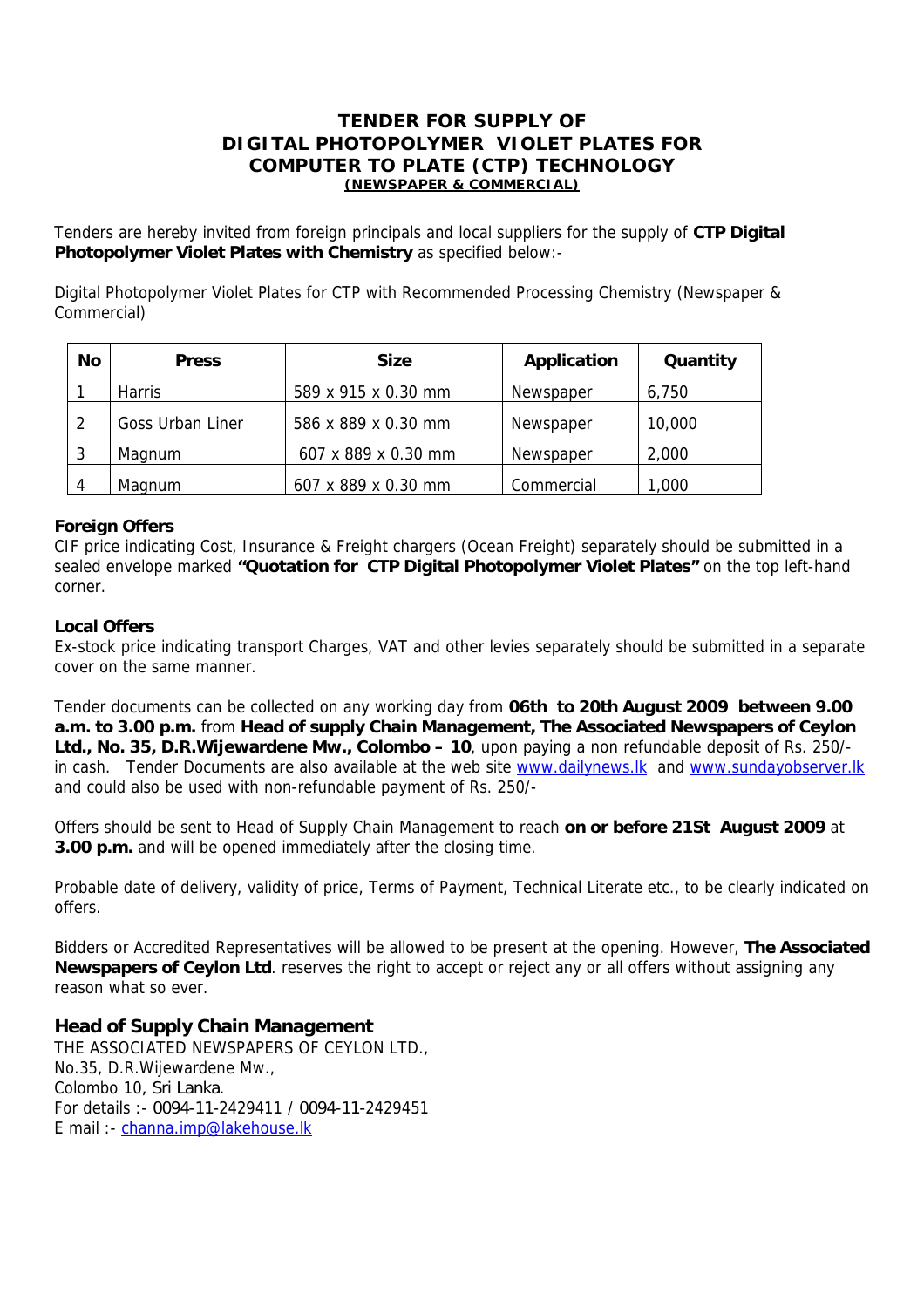| <b>TENDER APPLICATION FORM</b><br>SUPPLY OF DIGITAL PHOTOPOYMER VIOLET PLATES (NEWSPAPER & COMMERCIAL) TO ANCL                                                                                                                                           |                     |                         |                     |                                          |  |  |  |  |
|----------------------------------------------------------------------------------------------------------------------------------------------------------------------------------------------------------------------------------------------------------|---------------------|-------------------------|---------------------|------------------------------------------|--|--|--|--|
|                                                                                                                                                                                                                                                          |                     |                         |                     |                                          |  |  |  |  |
|                                                                                                                                                                                                                                                          |                     |                         |                     |                                          |  |  |  |  |
| Details of the Supplier/ Principal<br>01) Name                                                                                                                                                                                                           |                     |                         |                     |                                          |  |  |  |  |
| $\overline{02)}$ Adress                                                                                                                                                                                                                                  |                     |                         |                     |                                          |  |  |  |  |
| 03) Contact person                                                                                                                                                                                                                                       |                     |                         |                     |                                          |  |  |  |  |
| 04) Contact telephone no                                                                                                                                                                                                                                 |                     |                         |                     |                                          |  |  |  |  |
| 05) Contact fax no                                                                                                                                                                                                                                       |                     |                         |                     |                                          |  |  |  |  |
| 06) Contact e-mail                                                                                                                                                                                                                                       |                     |                         |                     |                                          |  |  |  |  |
|                                                                                                                                                                                                                                                          |                     |                         |                     |                                          |  |  |  |  |
| Details of the Agent in Sri Lanka                                                                                                                                                                                                                        |                     |                         |                     |                                          |  |  |  |  |
| 07) Name                                                                                                                                                                                                                                                 |                     |                         |                     |                                          |  |  |  |  |
| 08) Adress                                                                                                                                                                                                                                               |                     |                         |                     |                                          |  |  |  |  |
| 09) Contact person                                                                                                                                                                                                                                       |                     |                         |                     |                                          |  |  |  |  |
| 10) Contact telephone no                                                                                                                                                                                                                                 |                     |                         |                     |                                          |  |  |  |  |
| 11) Contact fax no                                                                                                                                                                                                                                       |                     |                         |                     |                                          |  |  |  |  |
| 12) Contact e-mail                                                                                                                                                                                                                                       |                     |                         |                     |                                          |  |  |  |  |
| 13) Agency status                                                                                                                                                                                                                                        |                     |                         |                     |                                          |  |  |  |  |
|                                                                                                                                                                                                                                                          |                     |                         |                     |                                          |  |  |  |  |
| General                                                                                                                                                                                                                                                  |                     |                         |                     |                                          |  |  |  |  |
| 14) Brand name                                                                                                                                                                                                                                           |                     |                         |                     |                                          |  |  |  |  |
| 15) Country of origin                                                                                                                                                                                                                                    |                     |                         |                     |                                          |  |  |  |  |
| 16) Delivery period                                                                                                                                                                                                                                      |                     |                         |                     |                                          |  |  |  |  |
| 17) Payment terms                                                                                                                                                                                                                                        |                     |                         |                     |                                          |  |  |  |  |
| 18) Quoted currency                                                                                                                                                                                                                                      |                     |                         |                     |                                          |  |  |  |  |
| 19) ANCL Receipt No                                                                                                                                                                                                                                      |                     |                         |                     |                                          |  |  |  |  |
|                                                                                                                                                                                                                                                          |                     |                         |                     |                                          |  |  |  |  |
| Our quotations are as follows,                                                                                                                                                                                                                           |                     |                         |                     |                                          |  |  |  |  |
| <b>Press</b>                                                                                                                                                                                                                                             | <b>Harris</b>       | <b>Goss Urban Liner</b> | Magnum              | Magnum                                   |  |  |  |  |
| <b>Plate Size</b><br><b>Application</b>                                                                                                                                                                                                                  | 589 x 915 x 0.30 mm | 586 x 889 x 0.30 mm     | 607 x 889 x 0.30 mm | 607 x 889 x 0.30 mm<br><b>Commercial</b> |  |  |  |  |
|                                                                                                                                                                                                                                                          | Newspaper           | Newspaper               | Newspaper           |                                          |  |  |  |  |
| Quantity offered<br><b>Price</b>                                                                                                                                                                                                                         |                     |                         |                     |                                          |  |  |  |  |
|                                                                                                                                                                                                                                                          |                     |                         |                     |                                          |  |  |  |  |
| Fob                                                                                                                                                                                                                                                      |                     |                         |                     |                                          |  |  |  |  |
| Freight                                                                                                                                                                                                                                                  |                     |                         |                     |                                          |  |  |  |  |
| Insurance                                                                                                                                                                                                                                                |                     |                         |                     |                                          |  |  |  |  |
| Total CIF/ C & F / FOB                                                                                                                                                                                                                                   |                     |                         |                     |                                          |  |  |  |  |
| Total CIF/ C & F / FOB in                                                                                                                                                                                                                                |                     |                         |                     |                                          |  |  |  |  |
| words                                                                                                                                                                                                                                                    |                     |                         |                     |                                          |  |  |  |  |
| We/I the undersigned do hereby undertake to supply the goods described herein in accordance with the specificatior<br>and execute the orders to the entire satisfaction of the Associated Newspapers of Ceylon Limited, if our/my tender<br>is accepted. |                     |                         |                     |                                          |  |  |  |  |

**Date** Company seal Signature